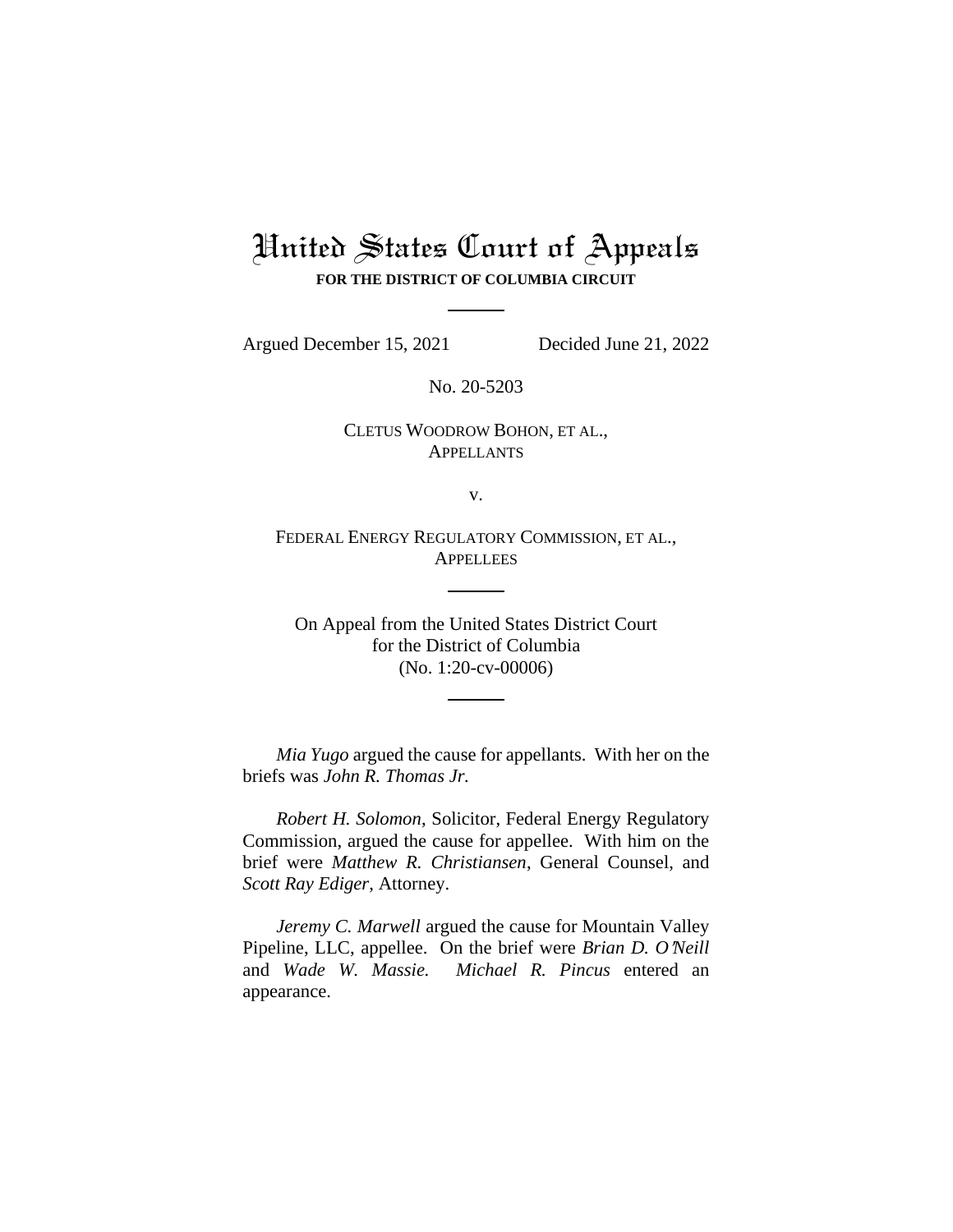## Before: PILLARD, WILKINS and WALKER, *Circuit Judges*.

# Opinion for the Court filed by *Circuit Judge* WALKER.

Almost five years ago, the Federal Energy Regulatory Commission gave Mountain Valley Pipeline, LLC permission to build a natural-gas pipeline that will run through Cletus and Beverly Bohon's property. The Bohons sued in district court to prevent the pipeline's construction. But the Natural Gas Act creates an exclusive review scheme for challenges to pipeline certificates, one that doesn't allow for the Bohons' districtcourt filing. We therefore affirm the district court's decision to dismiss it.

# I

## A

The Natural Gas Act requires any natural-gas company that wants to build a natural-gas pipeline to get FERC's permission. 15 U.S.C. § 717f(c). To do so, the company must prove that its pipeline's service "is or will be required by the present or future public convenience and necessity," and that it complies with all relevant federal, state, and local regulations. *Id.* § 717f(e). If it satisfies the statutory and regulatory requirements, the company receives a "certificate of public convenience and necessity." *Id.* § 717f(c). With the certificate comes authorization to exercise the federal government's eminent-domain power. *Id.* § 717f(h).

The process of obtaining a certificate includes more than just FERC and the natural-gas company. During the process, the company has to notify interested parties, including landowners in the pipeline's path, to give them the opportunity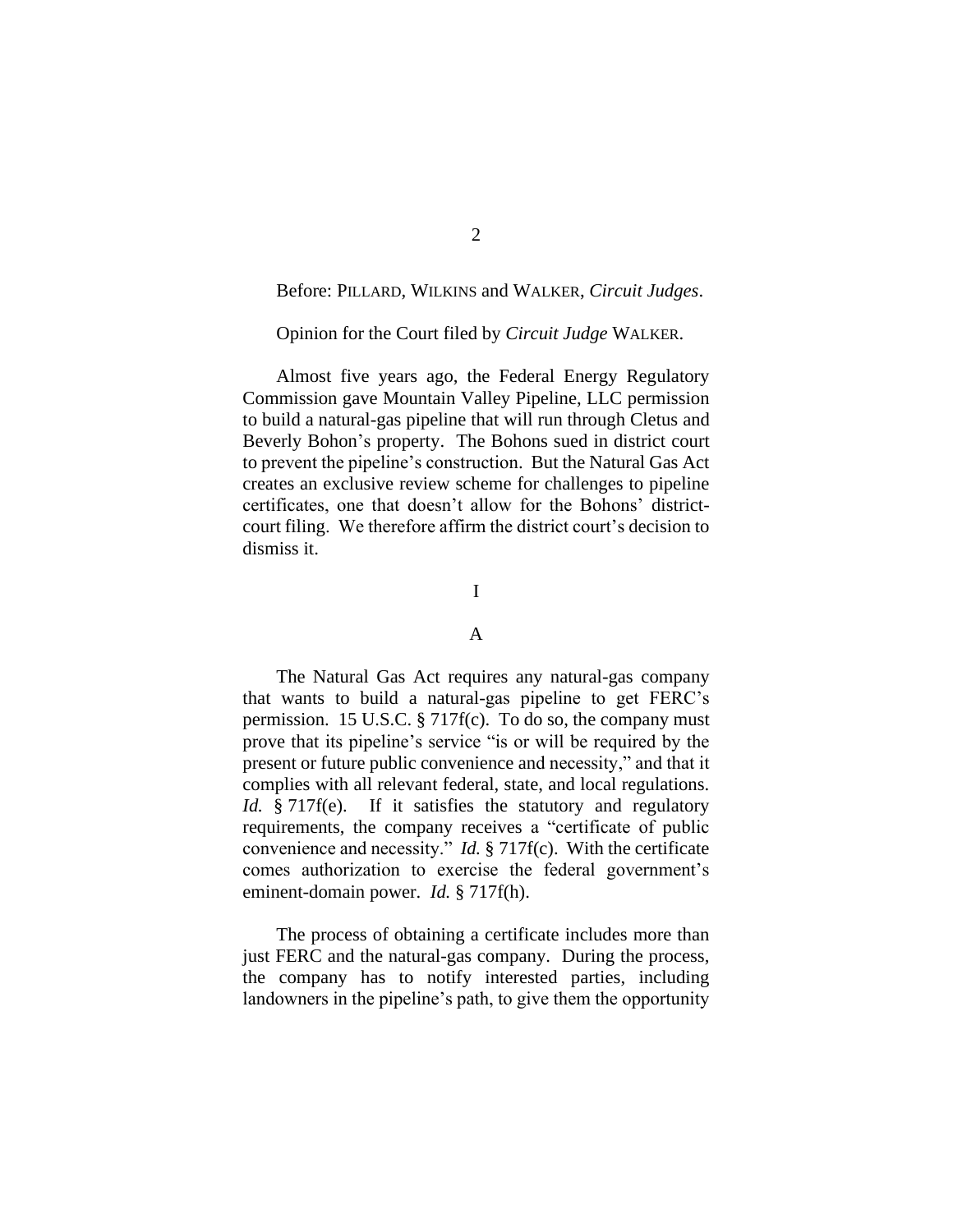to object. 18 C.F.R. § 157.6(d). On top of that opportunity to comment during proceedings, the Natural Gas Act also provides detailed instructions to aggrieved parties who want to challenge certificate orders.

First, an aggrieved party must seek rehearing with FERC. 15 U.S.C. § 717r(a). Next, if FERC denies the rehearing application or fails to act on it for thirty days, the aggrieved party can petition for review of the certificate order in a federal court of appeals where the natural-gas company is located or has its principal place of business, or in this Court. *Id.* § 717r(b). When the party files the petition and record, the court where the party filed has "exclusive" jurisdiction "to affirm, modify, or set aside such order in whole or in part." *Id.* That court's judgment "shall be final, subject to review by the Supreme Court of the United States upon certiorari or certification." *Id.*

### B

In 2015, Mountain Valley sought FERC's permission to build a 303.5-mile natural-gas pipeline. *Mountain Valley Pipeline, LLC*, 161 FERC ¶ 61,043 (2017). It proceeded through FERC's certification process over the following two years and ultimately received a certificate of public convenience and necessity. *Id.* A number of aggrieved parties (but not Cletus and Beverly Bohon) then sought rehearing before FERC and, from there, petitioned for our review of the certificate order. *Appalachian Voices v. FERC*, No. 17-1271, 2019 WL 847199, at \*1 (D.C. Cir. Feb. 19, 2019). We rejected all sixteen of the challenges they presented. *Id.* Our decision (and the parties' decision not to seek certiorari) ended the statutorily prescribed review process. 15 U.S.C. § 717r(b).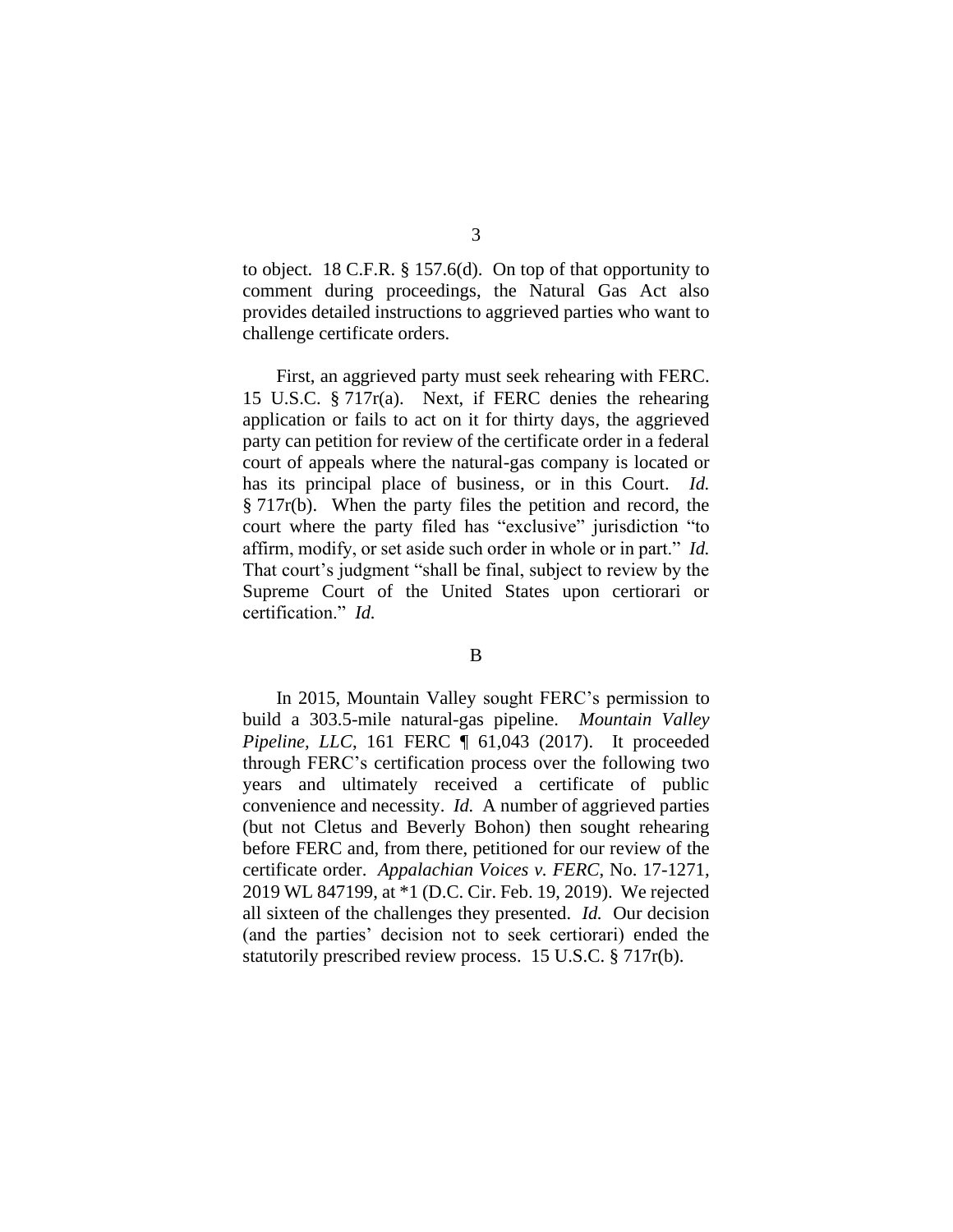A year later, the Bohons and two other families filed this suit against FERC and Mountain Valley in district court. The Bohons own land in the pipeline's path and don't want to sell, so Mountain Valley intends to use the eminent-domain power that its certificate grants. To preempt Mountain Valley's eminent-domain proceeding, the Bohons asked the district court to declare that Congress's delegation to FERC of authority to grant pipeline certificates is unconstitutional and that all past certificates (including Mountain Valley's) are void. They also sought an injunction that would prevent FERC from issuing any certificates in the future and would prevent certificate holders like Mountain Valley from exercising their delegated eminent-domain authority. The district court dismissed their suit because the Natural Gas Act's exclusive review process precluded its jurisdiction.

#### II

"Within constitutional bounds, Congress decides what cases the federal courts have jurisdiction to consider." *Bowles v. Russell*, 551 U.S. 205, 212 (2007). Typically, parties can "seek review of agency action in district court under any applicable jurisdictional grant." *Jarkesy v. SEC*, 803 F.3d 9, 15 (D.C. Cir. 2015). But when Congress creates a special statutory review scheme, that scheme is presumed "to be the exclusive means of obtaining judicial review in those cases to which it applies." *Id.* (cleaned up). This case turns on whether the Natural Gas Act's special review scheme deprives district courts of jurisdiction to invalidate pipeline certificates. It does.

The relevant section of the Natural Gas Act's review provision reads as follows:

> Any party to a proceeding under this chapter aggrieved by an order issued by the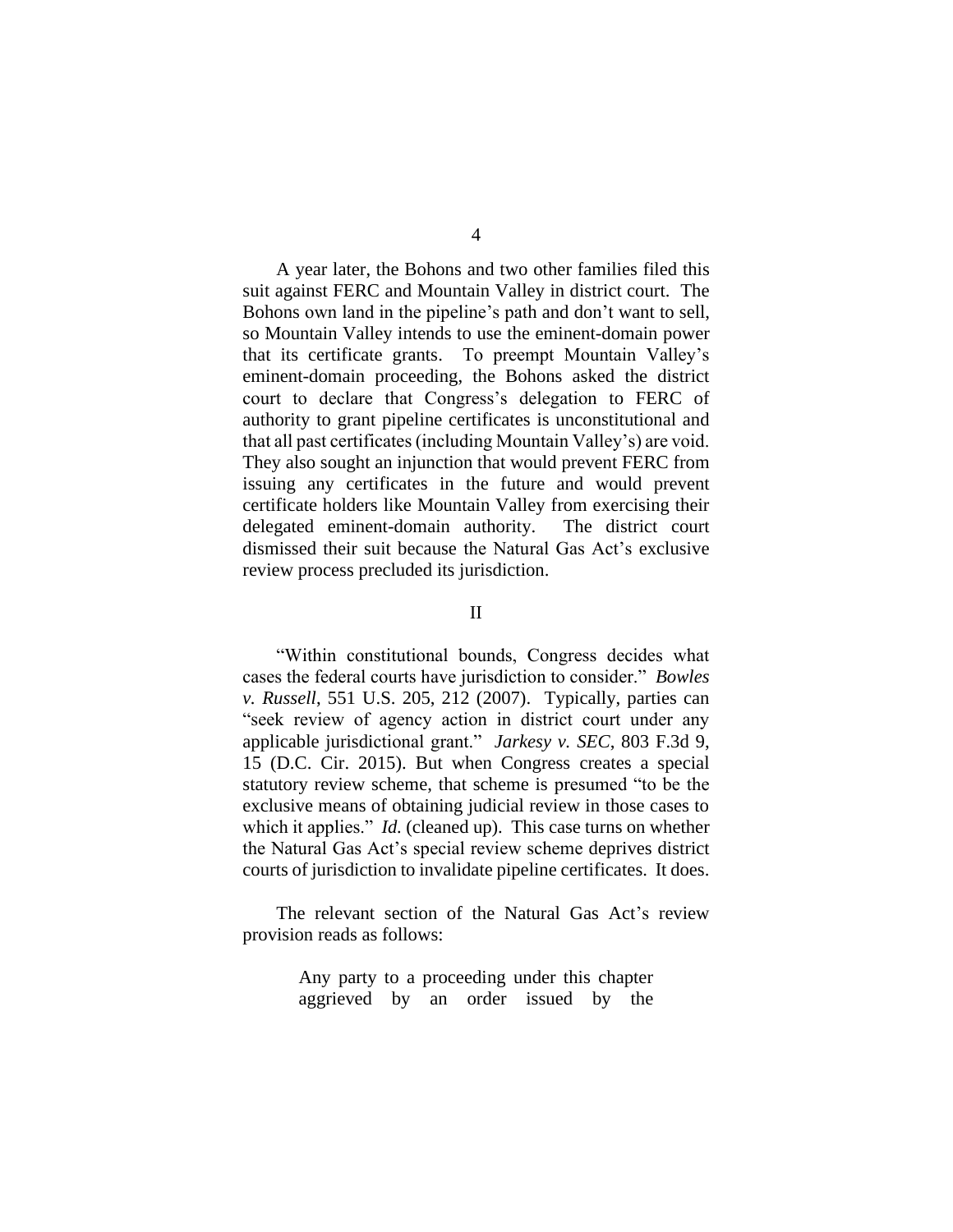5

Commission in such proceeding may obtain a review of such order in the court of appeals of the United States for any circuit wherein the natural-gas company to which the order relates is located or has its principal place of business, or in the United States Court of Appeals for the District of Columbia, by filing in such court, within sixty days after the order of the Commission upon the application for rehearing, a written petition praying that the order of the Commission be modified or set aside in whole or in part . . . . **Upon the filing of such petition such court shall have jurisdiction, which upon the filing of the record with it shall be exclusive,** to affirm, modify, or set aside such order in whole or in part. No objection to the order of the Commission shall be considered by the court unless such objection shall have been urged before the Commission in the application for rehearing unless there is reasonable ground for failure so to do.

#### 15 U.S.C. § 717r(b) (emphasis added).

That provision makes clear that once the original parties who challenged the Mountain Valley certificate proceeding filed the record in this Court, our jurisdiction became "exclusive." Indeed, the Supreme Court interpreted effectively identical text in the Federal Power Act to prescribe "the specific, complete and exclusive mode for judicial review" of FERC's predecessor's licensing orders. *City of Tacoma v. Taxpayers of Tacoma*, 357 U.S. 320, 336 (1958); *see also City of Anaheim v. FERC*, 558 F.3d 521, 523 n.2 (D.C. Cir. 2009) (judicial interpretations of substantially identical provisions in the Federal Power Act and Natural Gas Act apply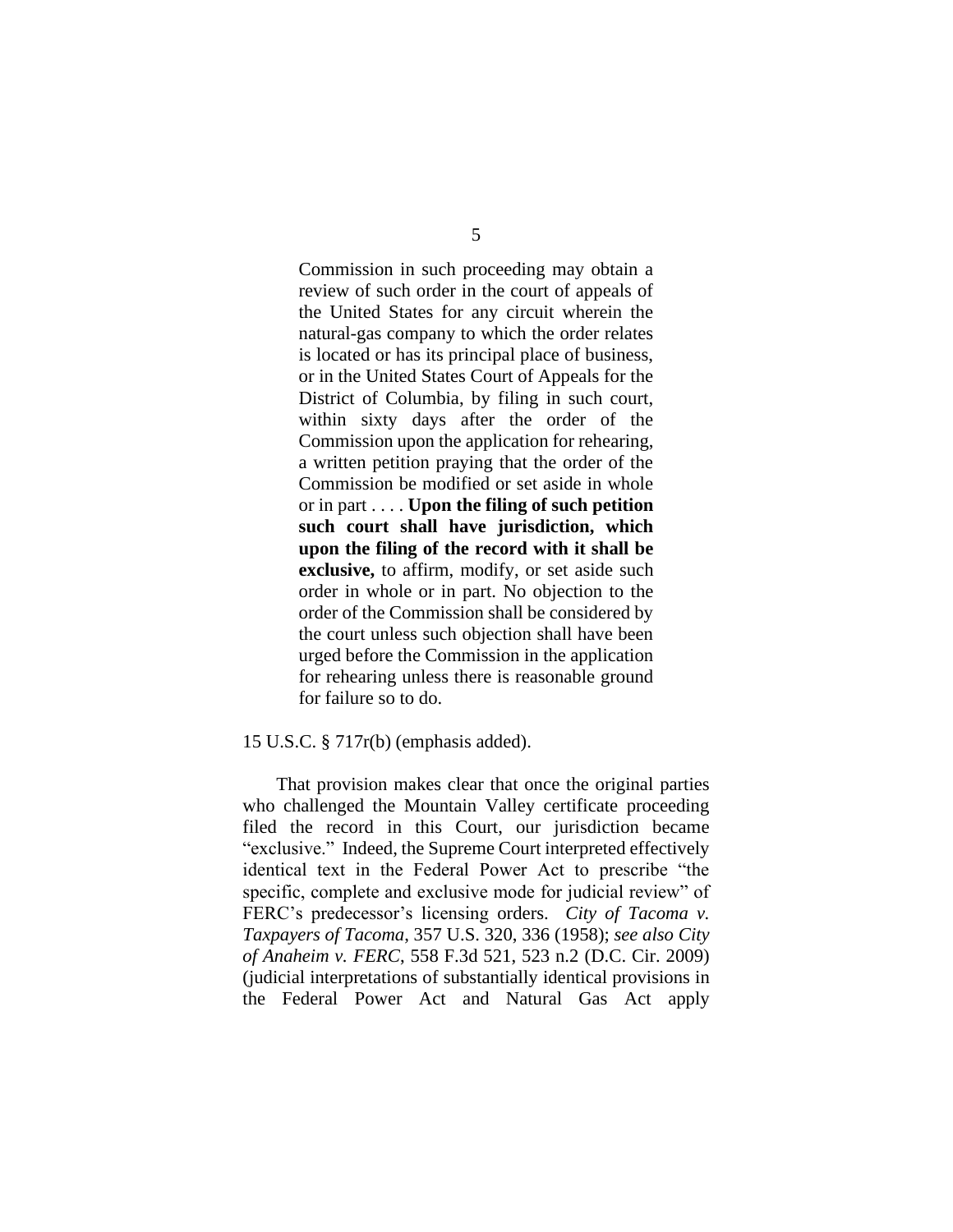interchangeably). When, as here, Congress creates an exclusive review scheme, it precludes any other court's jurisdiction over challenges that fit within that scheme. *See Thunder Basin Coal Co. v. Reich*, 510 U.S. 200, 207 (1994).

Therefore, the Bohons may file their suit in district court only if their facial nondelegation challenge falls outside the Natural Gas Act's judicial-review scheme. *See id.* at 212-13. They offer three reasons why it might. First, they argue that the review scheme does not cover *any* facial constitutional challenges. Second, they argue that the *structural* nature of their nondelegation argument takes it out of the review provision's scope. And third, they argue that the Supreme Court's decision last term in *PennEast Pipeline Co. v. New Jersey* requires us to reverse here. 141 S. Ct. 2244 (2021). All three arguments are unpersuasive.

First, in another statutory context we have cautioned parties against assigning "talismanic significance" to their decision to frame their suit as a facial challenge to the statute's constitutionality. *Jarkesy*, 803 F.3d at 18. And in *Elgin v. Department of the Treasury*, the Court specifically rejected an argument that "facial constitutional challenges to statutes" should receive special solicitude. 567 U.S. 1, 15 (2012). "The mere fact that" the Bohons press "constitutional claims (even facial ones) therefore does not control the preclusion inquiry." *Jarkesy*, 803 F.3d at 25.

Second, the mere fact that the Bohons are challenging FERC's structure does not take their suit outside the Natural Gas Act's review provision. True, we did not apply that review provision in *NO Gas Pipeline v. FERC*, where the petitioners argued that collecting fees from the natural-gas industry biased FERC in favor of approving pipelines. 756 F.3d 764, 768 (D.C. Cir. 2014). But unlike here, that structural-bias claim did not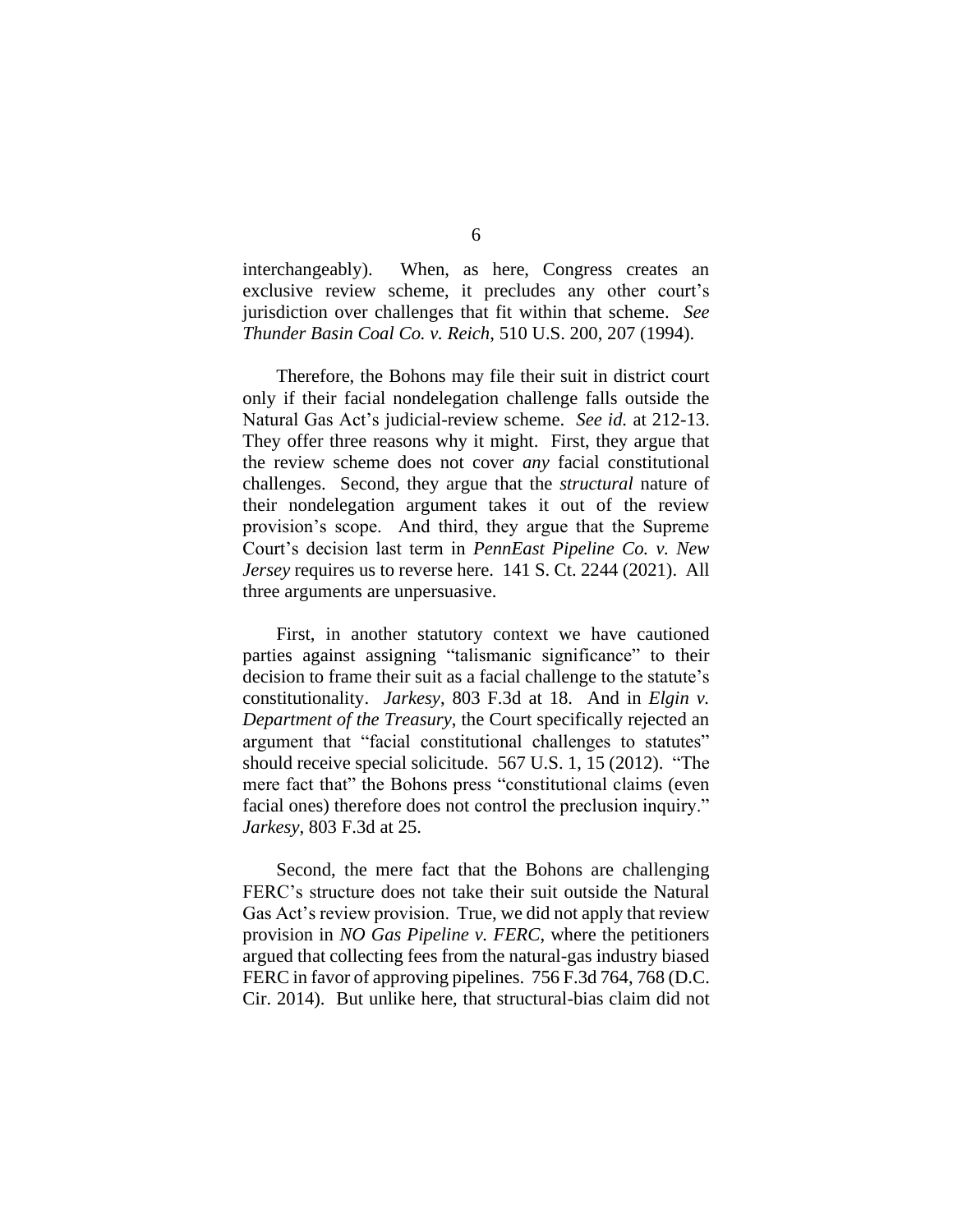challenge the lawfulness of any pipeline certificate. *Id.* at 769. Instead, the "unique" claim there was "so tangential" to any certificate order that we deemed it "unanchored in pipeline proceedings" altogether. *Id.* And we simultaneously stressed "the narrowness of our jurisdictional holding." *Id.*

The Bohons, by contrast, attack FERC's power to apply the Natural Gas Act and seek to "set aside" existing pipeline certificates. 15 U.S.C. § 717r(b). Those claims are very much anchored in pipeline proceedings.So they fall squarely within the Natural Gas Act's review scheme.

That difference also sets this case apart from *Free Enterprise Fund v. Public Company Accounting Oversight Board*, 561 U.S. 477 (2010). There, the Supreme Court's logic was similar to ours in *NO Gas Pipeline*: The plaintiffs' structural-bias claim was not rooted in any particular Board action, so it fell outside the review framework of 15 U.S.C. § 78y. *Id.* at 490. By contrast, the Bohons' suit directly imperils a specific certificate that FERC granted Mountain Valley.

Finally, the Bohons argue that *PennEast*, requires us to conclude that their suit can proceed in district court. On their reading, *PennEast* held that district courts retain jurisdiction over all nondelegation challenges. That reading is incorrect.

In *PennEast*, New Jersey raised a sovereign-immunity defense against a condemnation of land. 141 S. Ct. at 2253. But even if New Jersey's sovereign-immunity defense had succeeded, it would not have required the district court to "modify' or 'set aside' FERC's order." *Id.* at 2254 (quoting 15 U.S.C. § 717r(b)). Thus, New Jersey's argument was not "a collateral attack on the FERC order" that the Natural Gas Act's review scheme would have barred. *Id.* In explaining that